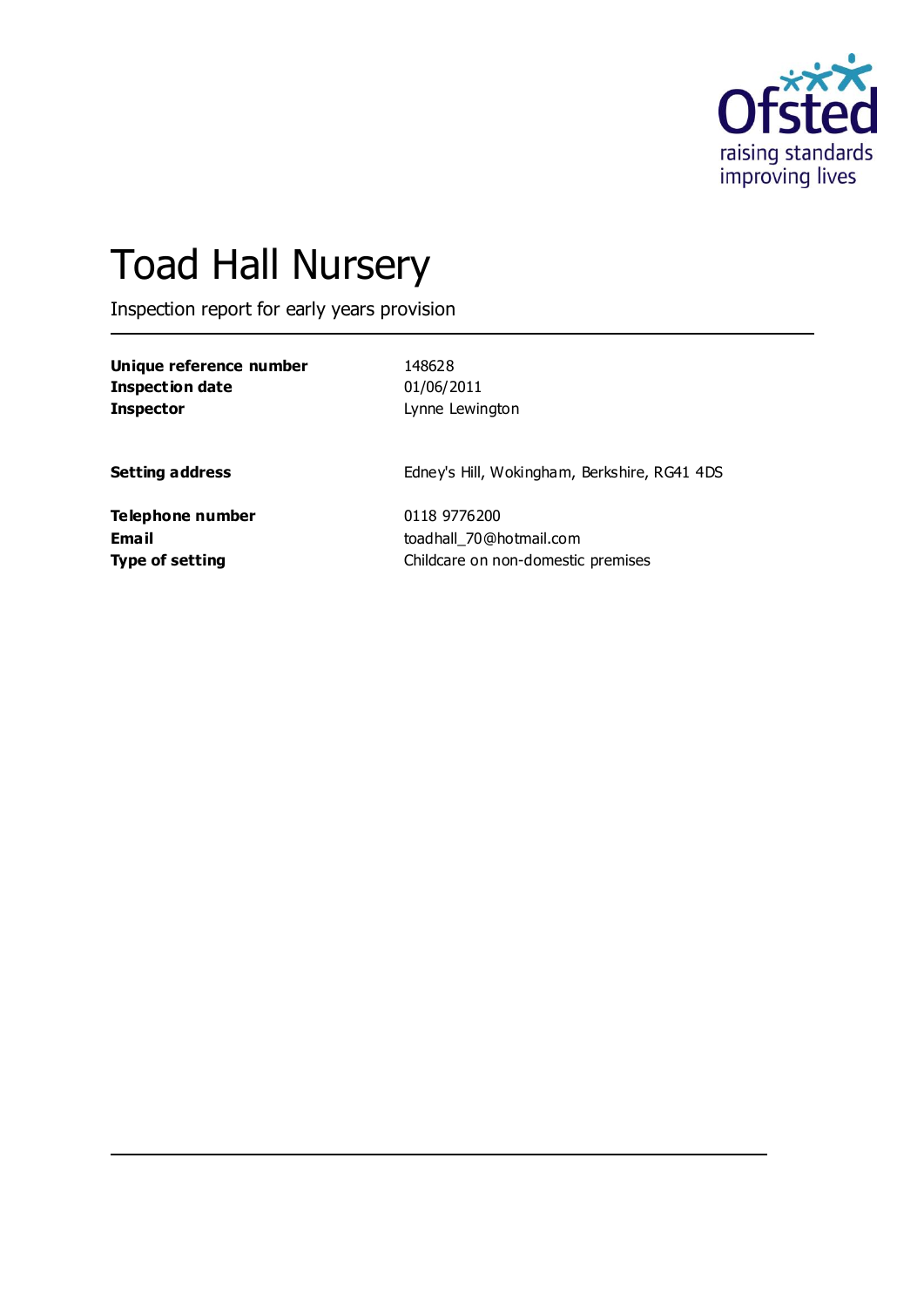The Office for Standards in Education, Children's Services and Skills (Ofsted) regulates and inspects to achieve excellence in the care of children and young people, and in education and skills for learners of all ages. It regulates and inspects childcare and children's social care, and inspects the Children and Family Court Advisory Support Service (Cafcass), schools, colleges, initial teacher training, work-based learning and skills training, adult and community learning, and education and training in prisons and other secure establishments. It assesses council children's services, and inspects services for looked after children, safeguarding and child protection.

If you would like a copy of this document in a different format, such as large print or Braille, please telephone 0300 123 1231, or email enquiries@ofsted.gov.uk.

You may copy all or parts of this document for non-commercial educational purposes, as long as you give details of the source and date of publication and do not alter the information in any way.

T: 0300 123 1231 Textphone: 0161 618 8524 E: enquiries@ofsted.gov.uk W: [www.ofsted.gov.uk](http://www.ofsted.gov.uk/)

© Crown copyright 2011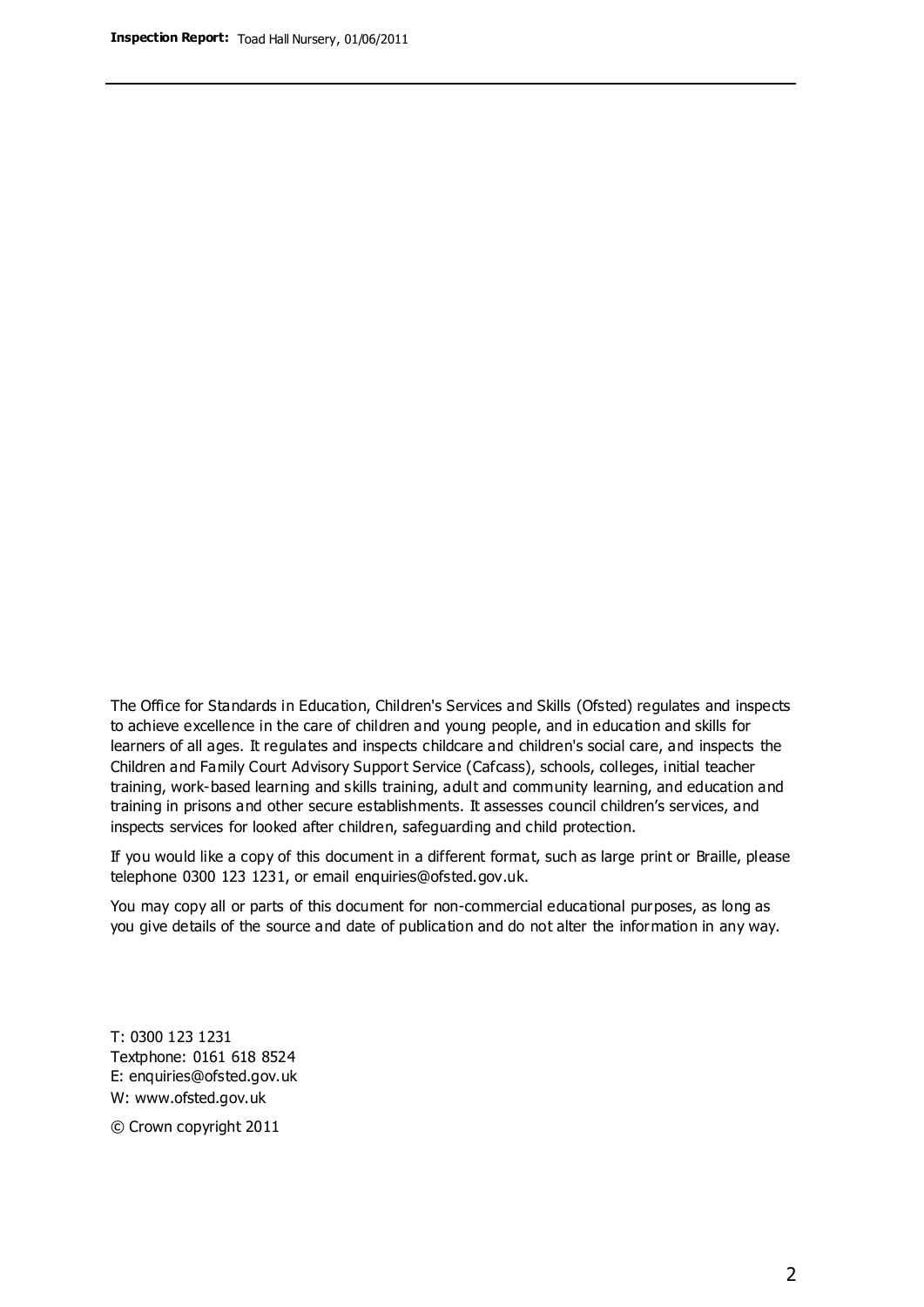## **Introduction**

This inspection was carried out by Ofsted under Sections 49 and 50 of the Childcare Act 2006 on the quality and standards of the registered early years provision. 'Early years provision' refers to provision regulated by Ofsted for children from birth to 31 August following their fifth birthday (the early years age group). The registered person must ensure that this provision complies with the statutory framework for children's learning, development and welfare, known as the *Early* Years Foundation Stage.

The provider must provide a copy of this report to all parents with children at the setting where reasonably practicable. The provider must provide a copy of the report to any other person who asks for one, but may charge a fee for this service (The Childcare (Inspection) Regulations 2008 regulations 9 and 10).

The setting also makes provision for children older than the early years age group which is registered on the voluntary and/or compulsory part(s) of the Childcare Register. This report does not include an evaluation of that provision, but a comment about compliance with the requirements of the Childcare Register is included in Annex B.

Please see our website for more information about each childcare provider. We publish inspection reports, conditions of registration and details of complaints we receive where we or the provider take action to meet the requirements of registration.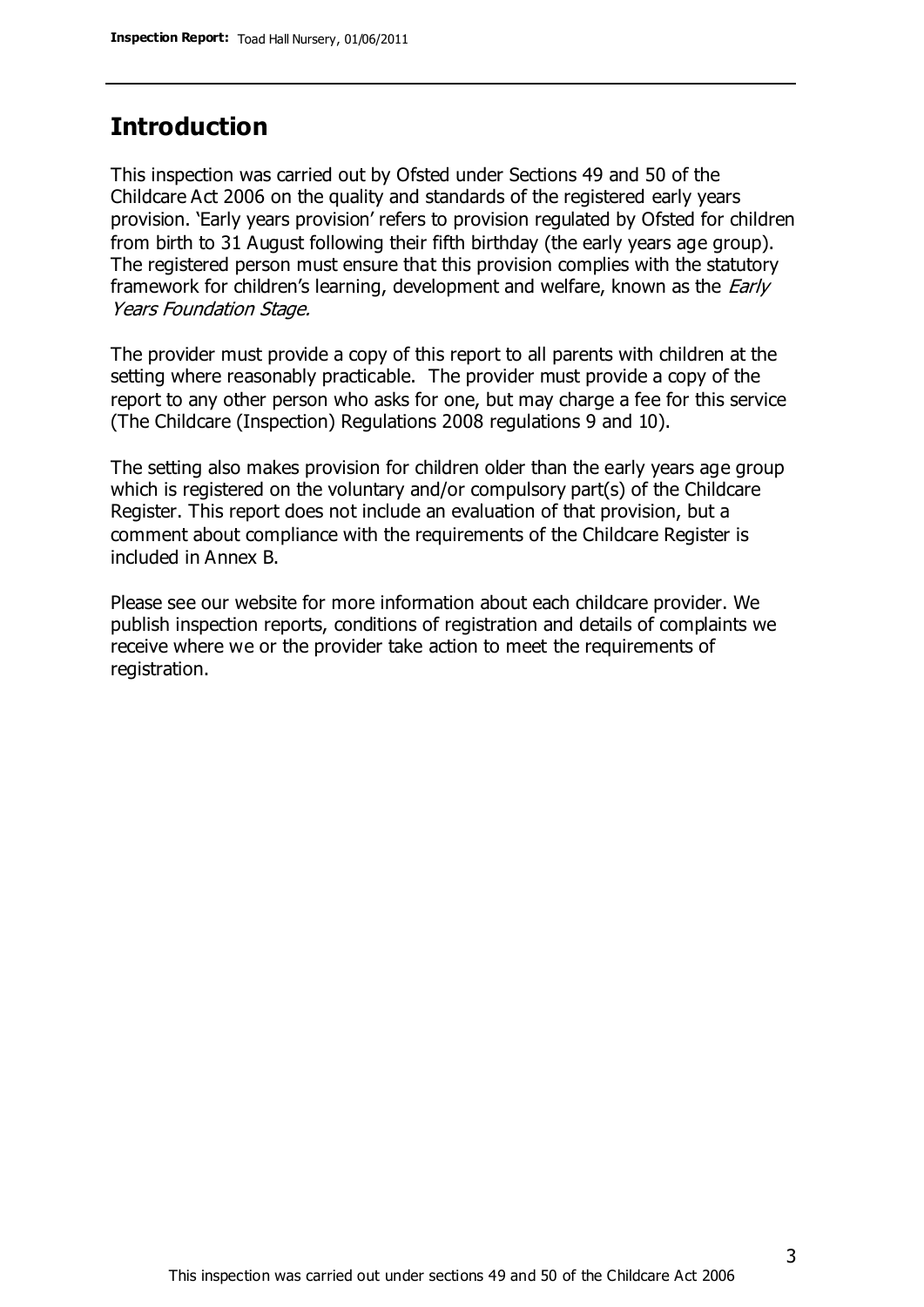# **Description of the setting**

Toad Hall Nursery is privately owned and opened in January 1995. It operates from two buildings within one site and is located in a rural setting. It serves the local and surrounding areas.

There are currently 134 children on roll. This includes 40 funded children. Children attend for a variety of sessions. The setting is registered on the Early Years Register and both the compulsory and voluntary parts of the Childcare Register to care for 96 children under 8 at any one time, of these not more than 45 may be aged under 2. The setting supports children with special needs and who speak English as an additional language. The setting has many pets including donkeys, goats, chickens, guinea pigs and a rabbit.

The group opens five days a week all year round, with the exception of bank holidays and the Christmas period. The nursery is open from 8:00am until 6:00pm.

There are currently 28 staff who work with the children. Of these 24 hold relevant early years qualifications and three are working towards recognised early years qualifications. The setting receives support from teacher/mentor from the Early Years Development and Childcare Partnership.

## **The overall effectiveness of the early years provision**

Overall the quality of the provision is good.

Overall the quality of the provision is good. Staff develop excellent partnerships with parents and others involved in children's lives. All children are acknowledged and supported to enable them to achieve, however, staff do not always make best use of the resources available to encourage children's development. The enthusiastic and knowledgeable manager is successfully striving to continuously improve the provision. Staff and management meet regularly to discuss and evaluate the provision; they identify areas needed for improvement, create action plans and make positive changes for the benefit of the children.

## **What steps need to be taken to improve provision further?**

To further improve the early years provision the registered person should:

- improve opportunities for independent mark making in the outside environment
- improve awareness of children's progress in relation to their starting points.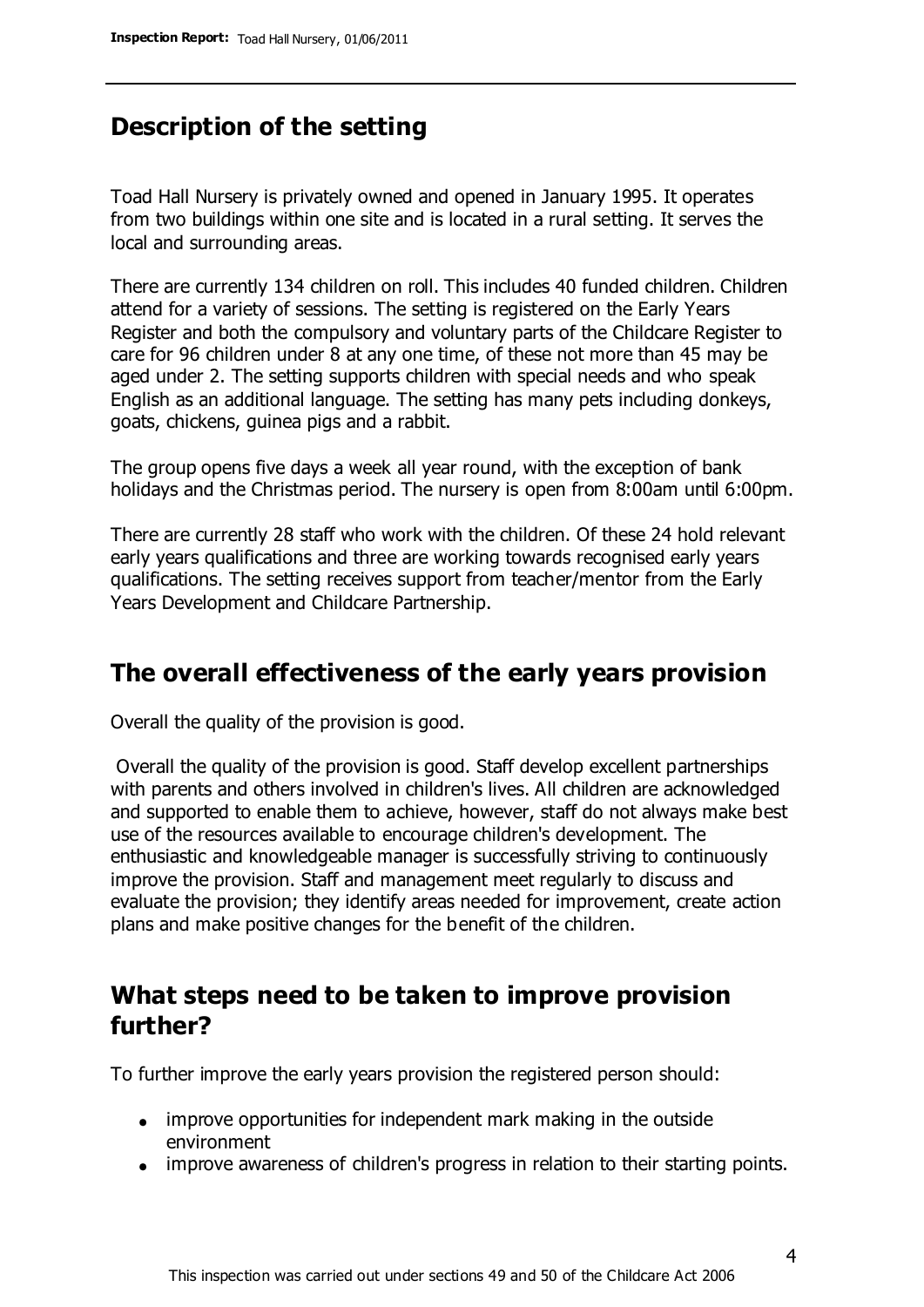# **The effectiveness of leadership and management of the early years provision**

All staff undertake safeguarding training ensuring they understand their role in recognising and reporting concerns. A clear safeguarding policy is easily available to staff and parents ensuring everyone is aware of the settings role in safeguarding children. Robust systems are in place to ensure staff are suitable for their roles , this includes a comprehensive recruitment, vetting and induction process. Children display an increasing awareness of safety awareness and how they can help to keep themselves safe. Comprehensive effective risk assessments are maintained in addition to daily safety checks ensuring potential risks are managed appropriately or eliminated. The attractive, well maintained environment is very well equipped with good quality age-appropriate resources which children access independently. Each group within the nursery have their own outdoor spacious attractive canopied areas which they use effectively. The rural environment enables the children to see the goats, and donkeys and help to care for the chickens, rabbit and guinea pigs the setting owns.

Excellent communication with parents ensures the setting meets the needs of those who use it. The setting seeks parental opinion through questionnaires and discussion and takes on board ideas for further development. Opportunities to develop knowledge and skills are shared with parents, for example, many parents accepted the opportunity to undertake first aid training with the staff. Parents speak highly of the setting and particularly the skills of the manager. Excellent informative and interesting child development and childcare information is displayed on the parents' information board with hand outs that parents can take home. Strong partnerships with the local schools ensure information is shared easing transition to school. Staff attend local cluster meetings and develop strong working relationships with others involved in children's care. This all helps to successfully promote children's learning development and welfare.

Excellent steps are taken to self-evaluate and drive improvements within the setting. Staff and parents all contribute to the settings self-evaluation enabling the setting to identify clearly priorities for further development. This participation enables everyone to feel involved and important in the settings success. A low turnover of staff indicates staff enjoy the setting and morale is high. The well targeted action plan identifies time and resources required and is a continuous developmental process for the setting ensuring they continuously build on the quality of the provision they offer.

Good care is taken to promote equality and diversity, and tackle unfair discrimination. Staff have a good awareness of children's backgrounds and needs through discussion with parents enabling them to effectively care for them. Staff sensitively seek further and advice and support for individuals when required. Books and resources around the setting present positive images of a diverse community and the children meet various visitors to the setting increasing their awareness of peoples roles within their community.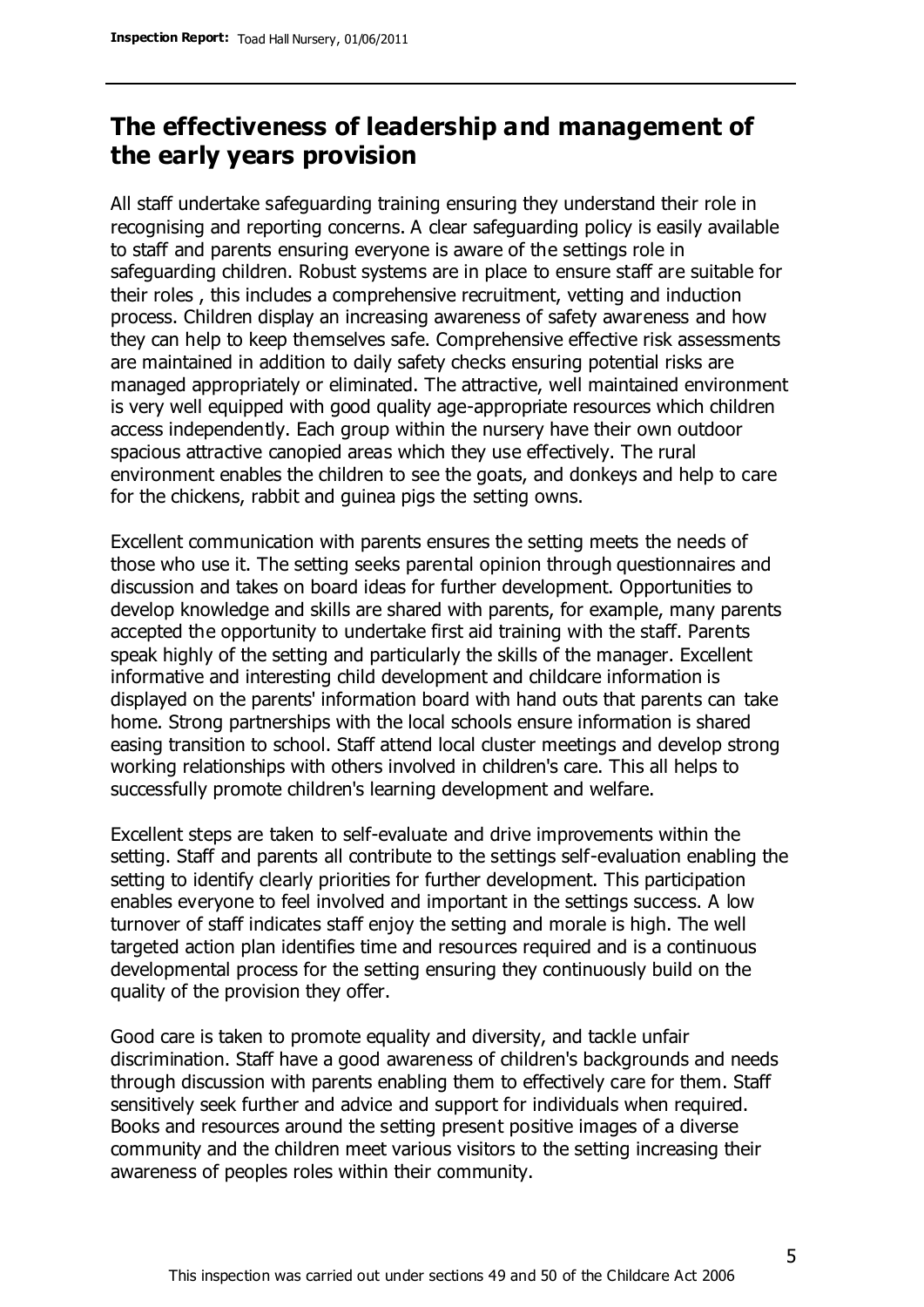# **The quality and standards of the early years provision and outcomes for children**

All children are confident, inquisitive and curious in this nurturing environment indicating they feel very safe and secure. Children very confidently relate to the staff seeking and receiving their attention at times and also working independently at their various activities. Pre-school children demonstrate and excellent awareness of safe behaviours and some remind others. For example, a child reminds a playmate not to run indoors because you bump into people. They use scissors with care and knives with developing skill at meal times. Regular fire drills are undertaken ensuring the premises can be evacuated swiftly in an emergency. Excellent systems are in place to ensure sleeping babies are comfortable and safe. Children confidently relate to the staff seeking their participation at times and also working independently at their various activities. Children undertake many activities in the fresh air developing their skills and interests. Staff take good care to ensure they wear sun hats and sun cream and some older children demonstrate an awareness of why this is needed. Children demonstrate an awareness of good hygiene routines and wash their hands independently at appropriate times. Sometimes hand wipes are used as an alternative and children miss out on this simple learning experience. Dietary needs are met effectively as fresh food is prepared each day on the premises by the chef. Drinks of water are easily and readily available throughout the day preventing dehydration.

Children develop excellent relationships with those around them. The babies and toddlers enjoy cuddles from the staff and respond with smiles and vocalisation. Children demonstrate increasing social skills as they undertake activities together. For example two children sit together on the floor to complete a puzzle, they talk about the picture and together look for the pieces they need. Staff set an excellent example to the children through their own behaviour, they talk calmly and patiently to each other and the children and consequently the children behave in a similar way. Children learn to share, take turns and negotiate as they play with consistent encouragement from the staff. They demonstrate care and consideration for the animals as they help to feed them regularly. Children benefit positively from opportunities for lots of outdoor play where they develop their physical skills well and develop a sense of well-being in the natural environment. They use wheeled toys, low level climbing frames and kick balls with increasing skill and confidence. The outdoor environment has many high quality resources and attractive paint and mark making areas have been developed, however, the staff do not check that these areas are stocked for example with paint, chalk, water and crayons to enable the children to use them effectively. Consequently whilst the children have opportunities to undertake activities encouraging most aspects of their learning outside they do not do mark making. Good quality attractive books are available throughout the setting both indoors and out. Children enjoy sitting in the playhouse with an adult to listen to a story. They anticipate and join in with respective rhymes developing their language and memory skills. Staff talk and listen to the children attentively encouraging language development well as the children participate in the activities around them. Children demonstrate increasing awareness of the natural world around them as they are growing many vegetables. Some confidently explain what they have to do to care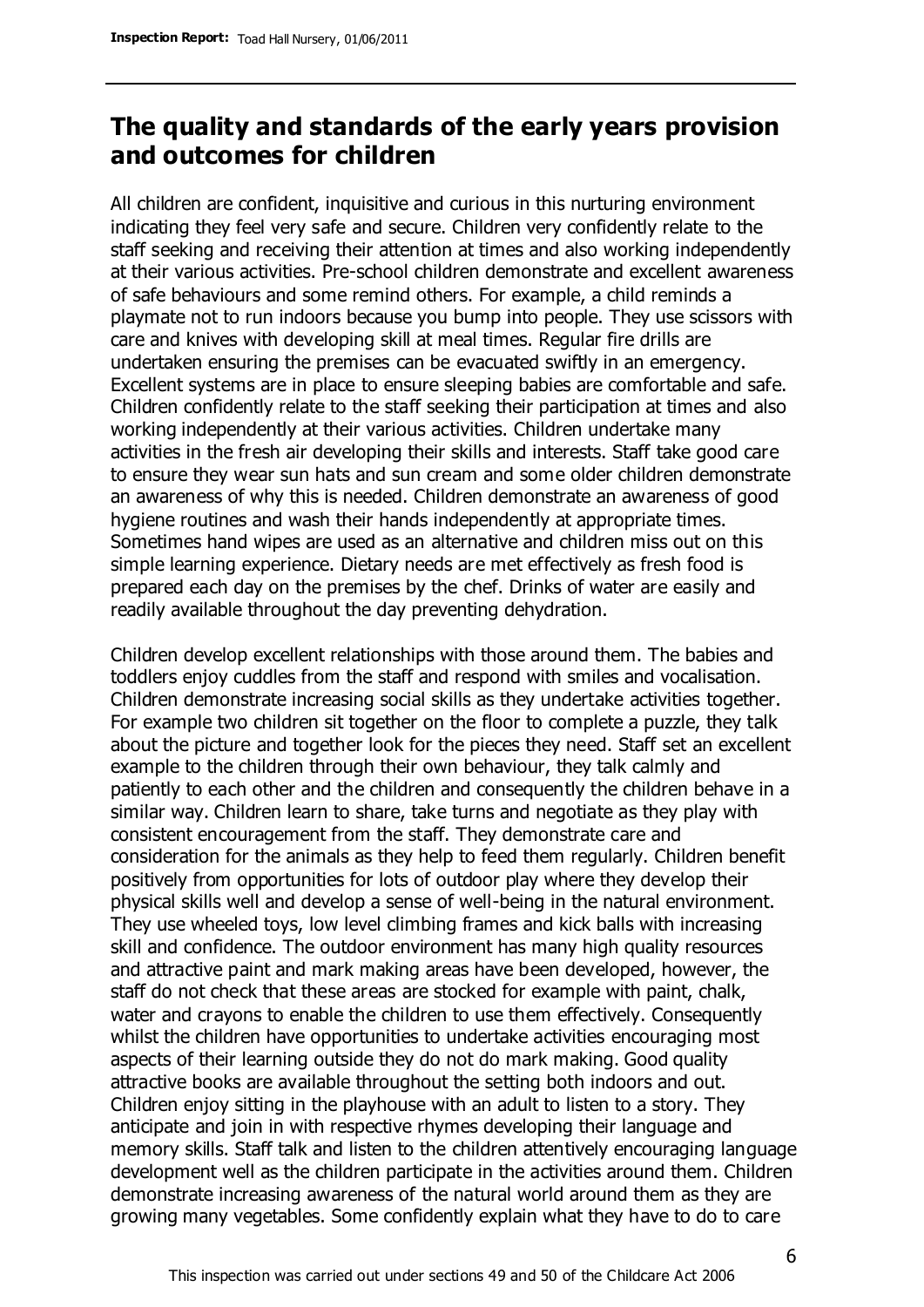for them and name the various pots of plants looking at the labels for clues. With great concentration and fine control they fill pots with soil and plant seedling tomatoes and water them . Children recall how they ate the strawberries and know that when this years crop arrives they will make soup with the vegetables. Opportunities to develop awareness of quantity, size, shape and position arise as children use containers in the sand and others independently build with construction toys.

Observations of the children's learning and development cover all areas of learning and provide some indication of progress. However the records are not always dated and there is often no clear record of what the children could do when the records were started. Consequently this makes it difficult to clearly identify the progress that is being made. This is an aspect of the settings action plan which they are currently developing.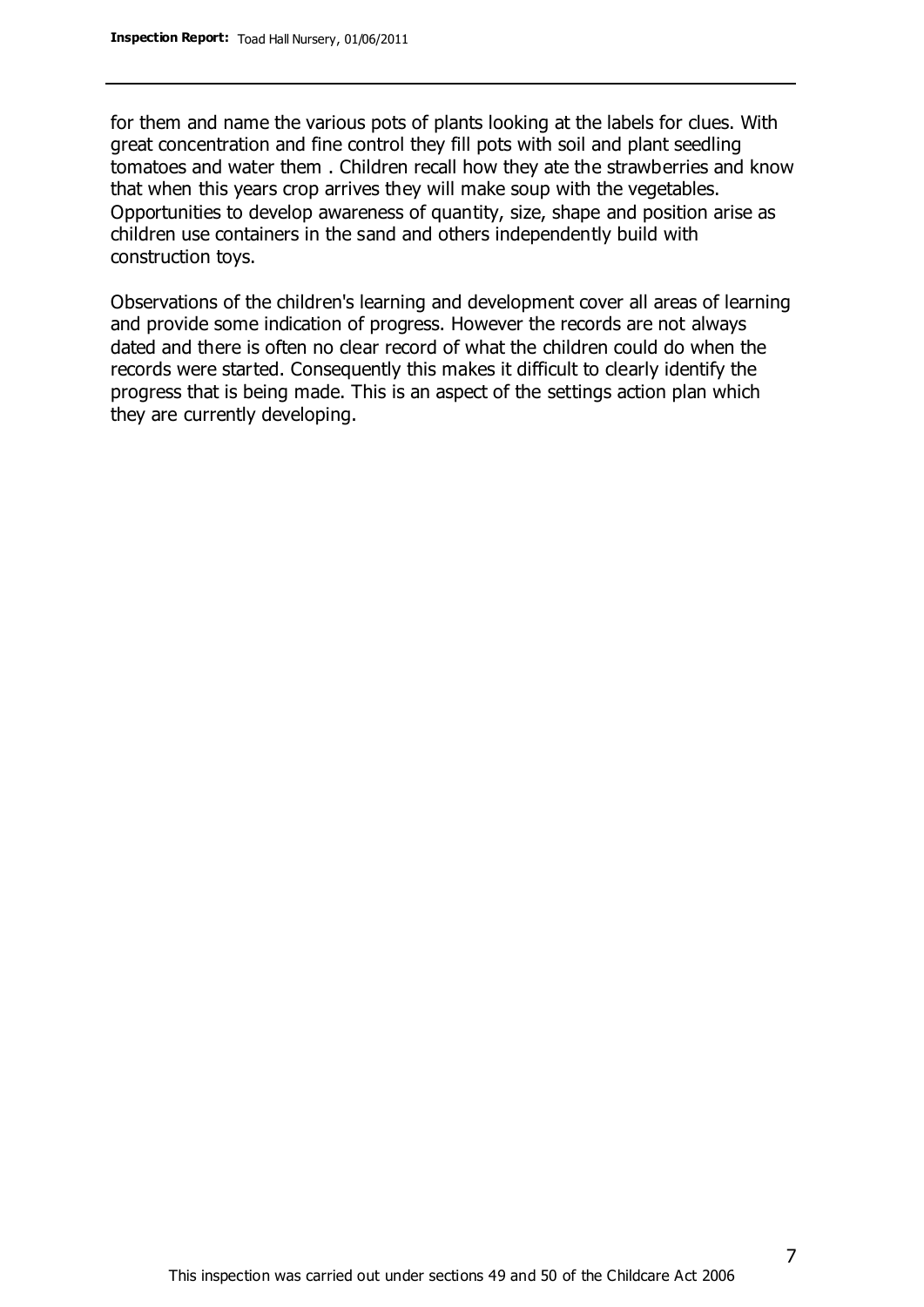# **Annex A: record of inspection judgements**

#### **The key inspection judgements and what they mean**

Grade 1 is Outstanding: this aspect of the provision is of exceptionally high quality Grade 2 is Good: this aspect of the provision is strong Grade 3 is Satisfactory: this aspect of the provision is sound Grade 4 is Inadequate: this aspect of the provision is not good enough

### **The overall effectiveness of the early years provision**

| How well does the setting meet the needs of the<br>children in the Early Years Foundation Stage? |  |
|--------------------------------------------------------------------------------------------------|--|
| The capacity of the provision to maintain continuous                                             |  |
| improvement                                                                                      |  |

### **The effectiveness of leadership and management of the early years provision**

| The effectiveness of leadership and management of the             |  |
|-------------------------------------------------------------------|--|
| <b>Early Years Foundation Stage</b>                               |  |
| The effectiveness of leadership and management in embedding       |  |
| ambition and driving improvement                                  |  |
| The effectiveness with which the setting deploys resources        |  |
| The effectiveness with which the setting promotes equality and    |  |
| diversity                                                         |  |
| The effectiveness of safeguarding                                 |  |
| The effectiveness of the setting's self-evaluation, including the |  |
| steps taken to promote improvement                                |  |
| The effectiveness of partnerships                                 |  |
| The effectiveness of the setting's engagement with parents and    |  |
| carers                                                            |  |

## **The quality of the provision in the Early Years Foundation Stage**

The quality of the provision in the Early Years Foundation Stage  $\vert$  2

## **Outcomes for children in the Early Years Foundation Stage**

| <b>Outcomes for children in the Early Years Foundation</b>    |  |
|---------------------------------------------------------------|--|
| <b>Stage</b>                                                  |  |
| The extent to which children achieve and enjoy their learning |  |
| The extent to which children feel safe                        |  |
| The extent to which children adopt healthy lifestyles         |  |
| The extent to which children make a positive contribution     |  |
| The extent to which children develop skills for the future    |  |

Any complaints about the inspection or report should be made following the procedures set out in the guidance available from Ofsted's website: www.ofsted.gov.uk